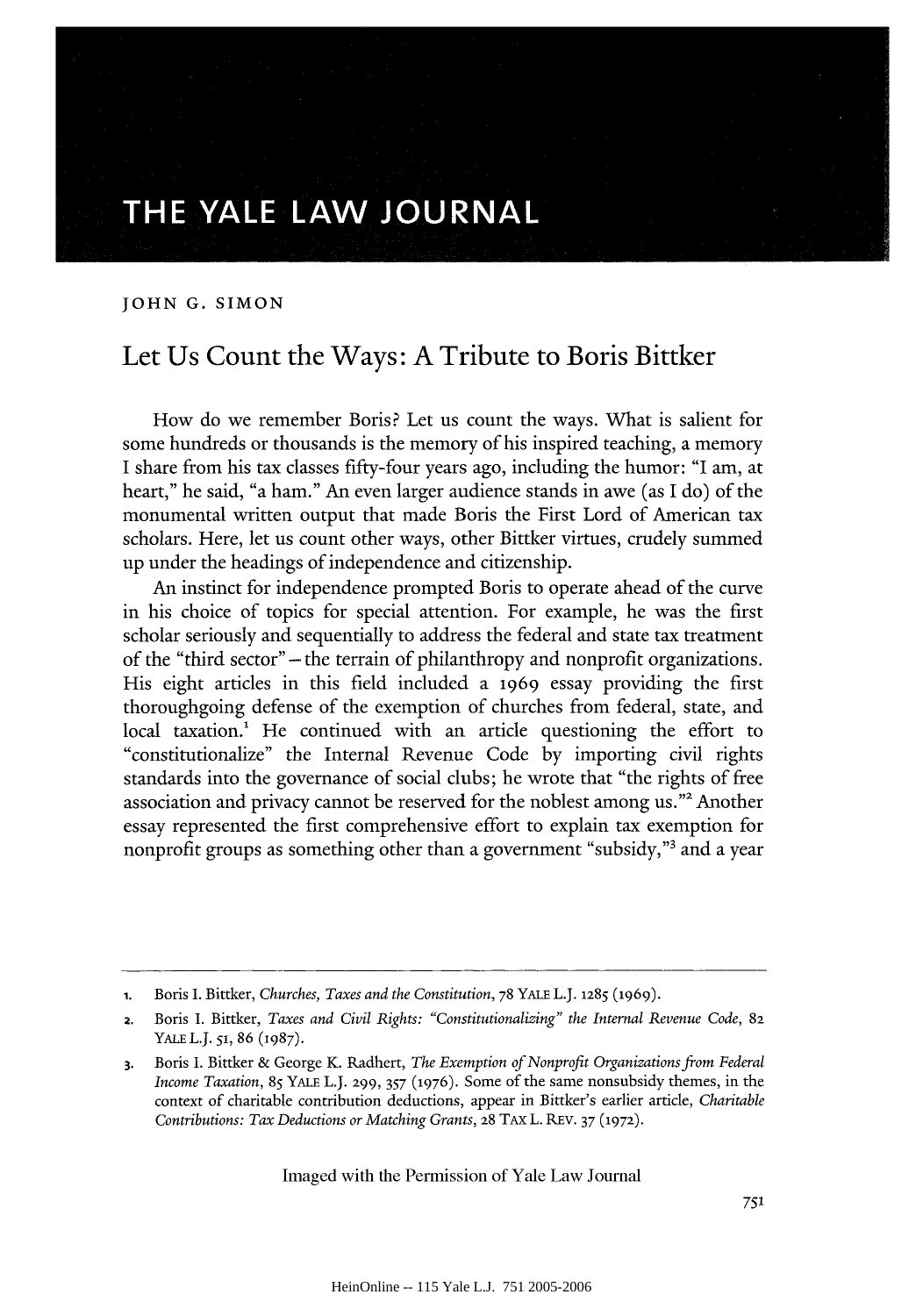later he presented the first serious scholarly critique of the regulatory regime imposed on charitable foundations by the 1969 Tax Reform Act.<sup>4</sup>

Outside of the tax area Boris was also ahead of the curve. He saw, before most of us, what the quest for racial integration, which he shared, might one day bring about in terms of governmental land use policy and the problems that could generate. The result was his 1962 article, *The Case of the Checker-Board Ordinance: An Experiment in Race Relations.'* Soon after James Forman delivered the "Black Manifesto" in New York's Riverside Church, demanding reparations for slavery and segregation,<sup>6</sup> Boris provided the first full-scale analysis of this issue, in a **1973** book, *The Case for Black Reparations.7* Boris soon regretted the title, which was chosen by his publisher, for his book did not, as some assumed, conclude that the case was a clear one - that reparations should now be paid. Instead, he offered a sympathetic but searching examination of that case, an exploration of what he called "a second American dilemma."8 That dilemma, he said, called for a "national debate on these questions."9 He "sought to open the discussion, not to close it."<sup>10</sup>

While Boris was often ahead of the curve  $-$  he often presaged innovation  $$ he was not a fan of *all* innovations; he did not think well of all new curves. Thus, another aspect of Bittkerian independence was his relentless scrutiny of conventional wisdom, either new-fangled or old-fangled. The same independent skepticism that he brought to the "constitutionalizing" of tax policy, to the "subsidy" theory of exemption, and to black reparations also surfaced in his resistance to some of the vogue-ish nostrums in tax reform policy. Two examples: the quest for a "comprehensive tax base" (Boris thought it to be a mirage") and the concept of a "tax expenditure" budget as a way of unmasking and presumably condemning "subsidies" (conceptually sloppy,

- **7.** BITTKER, supra note 6.
- **8.** *Id.* at 136.
- **9.** *Id.* at **137.**
- **10.** *Id.*

**<sup>4.</sup>** Boris I. Bittker, *Should Foundations Be Third-Class Charities?, in* THE **FUTURE** OF **FOUNDATIONS 132** (Fritz Heimann ed., **1973).**

**<sup>5.</sup> 71** YALE L.J. **1387 (1962).**

**<sup>6.</sup>** James Forman, Manifesto to the White Christian Churches and the Jewish Synagogues in the United States of America and All Other Racist Institutions, Address at the National Black Economic Development Conference (Apr. **26, 1969),** in BORIS **I.** BITTKER, THE **CASE** FOR BLACK REPARATIONS app. A **(1973).**

**ii.** Boris I. Bittker, *A "Comprehensive Tax Base" as a Goal of Income Tax Reform,* 80 HARV. L. REV. **925** (1967).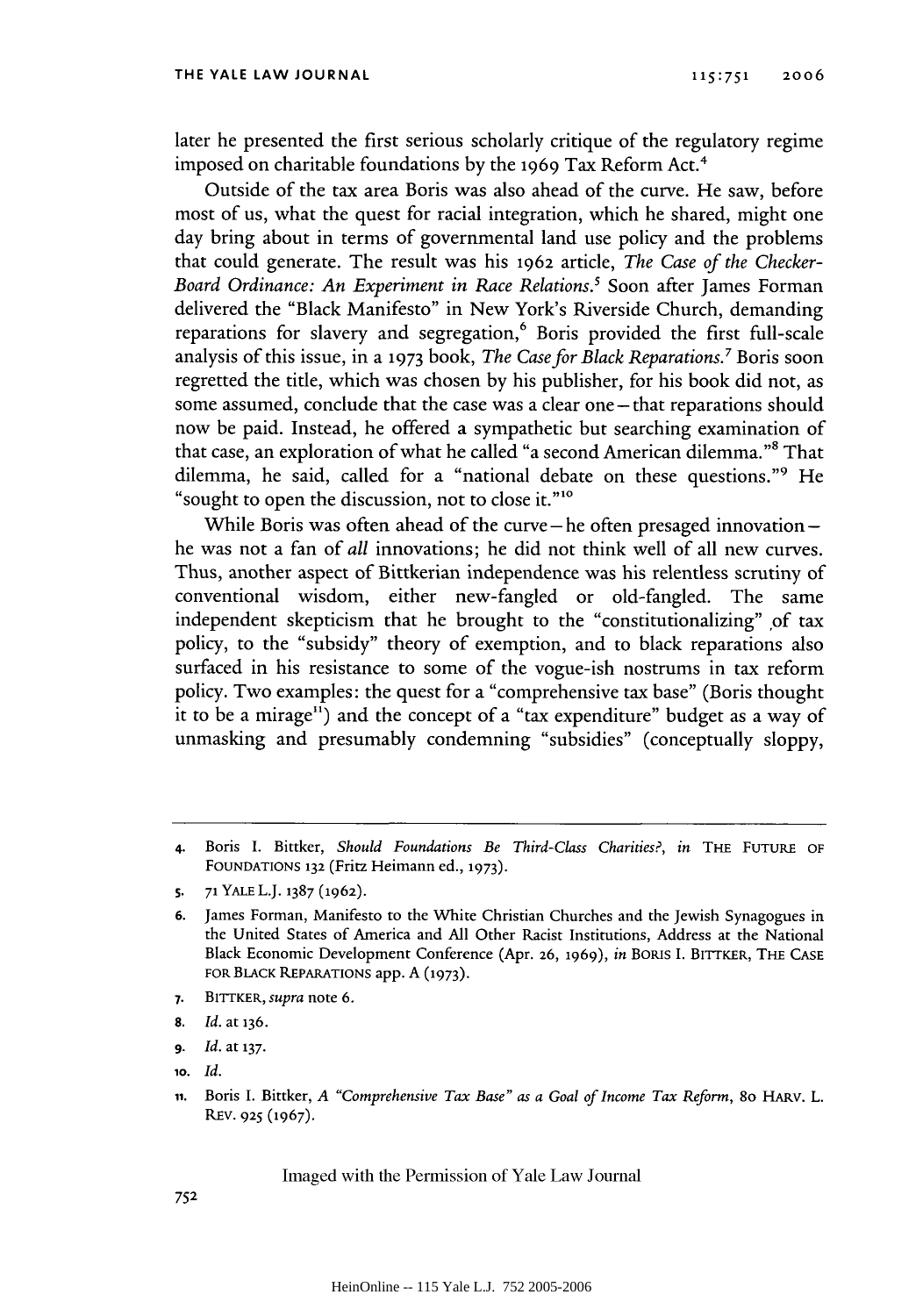Boris thought, and a practical nightmare<sup>12</sup>). He was also opposed to the easy cant employed by many tax reformers who, for example, hurled the "loophole" epithet as a substitute for analysis. "[T]he time has come," he wrote in **1973,** "for a drastic revision of the rhetoric of tax reform."'3 And in his active pro bono life he displayed similar independence. As a trustee of the Natural Resources Defense Council, he cast what I was told was the lone dissenting vote against a board resolution he regarded as more "politically correct" than rational.

Such independence requires energy and vitality, and these were not in short supply. Boris undertook major expeditions to distant places often under difficult conditions- thus, a photography expedition to Algeria at a dangerous time. And he hiked everywhere. Several decades ago, when some of us were pressing him to serve as Dean of Yale Law School, he declined, noting, "I don't have the energy I once had." What? That was before he did his five-volume income, estate, and gift tax treatise, wrote several other books and at least seventy-five more articles, and completed still other high energy projects. (In truth, Boris really, really did not want to be Dean.) But perhaps the greatest tribute to his vigor was the huge church/state law treatise project he initiated when he was eighty-seven, the first such treatise to be undertaken since the early 1930s and an enterprise involving three law schools, a large cast of senior and junior collaborators, and a multi-year scenario. Parkinson's intervened, but two weeks before he died, I attended a meeting between Boris and his two senior collaborators from other law schools, where Boris, in his wheel chair and despite his disability, orchestrated this mammoth undertaking and inspired his colleagues. The project, by the way, will go forward.

The independence I have cited was, in Boris's view, an ingredient of good and effective citizenship. And what a citizen Boris was **-in** every respect! He was a valorous citizen, seriously wounded under German fire in World War II **-** although I did not learn of his Purple Heart until I had known him for twenty years. He also displayed civic valor of a different sort. Once, a law school colleague with a grave heart condition wanted to take a wilderness canoe trip, perhaps realizing it would be his last chance. Boris volunteered to go with him on this high risk venture, not knowing what would happen with an infirm partner in a two-person canoe in deep waters. They both survived, but the colleague died of a repeat heart attack soon thereafter.

Boris's citizenship also took the form of philanthropy. The Litchfield Fund he created and funded (I assume Boris wouldn't mind this posthumous

<sup>12.</sup> Boris **I.** Bittker, *Accounting for Federal "Tax Subsidies" in the National Budget,* **22** NAT'L TAx **J.** 244 (1969).

**<sup>13.</sup>** Boris I. Bittker, *Income Tax "Loopholes" and Political Rhetoric,* **71 MICH.** L. **REv.** iO99 **(1973).**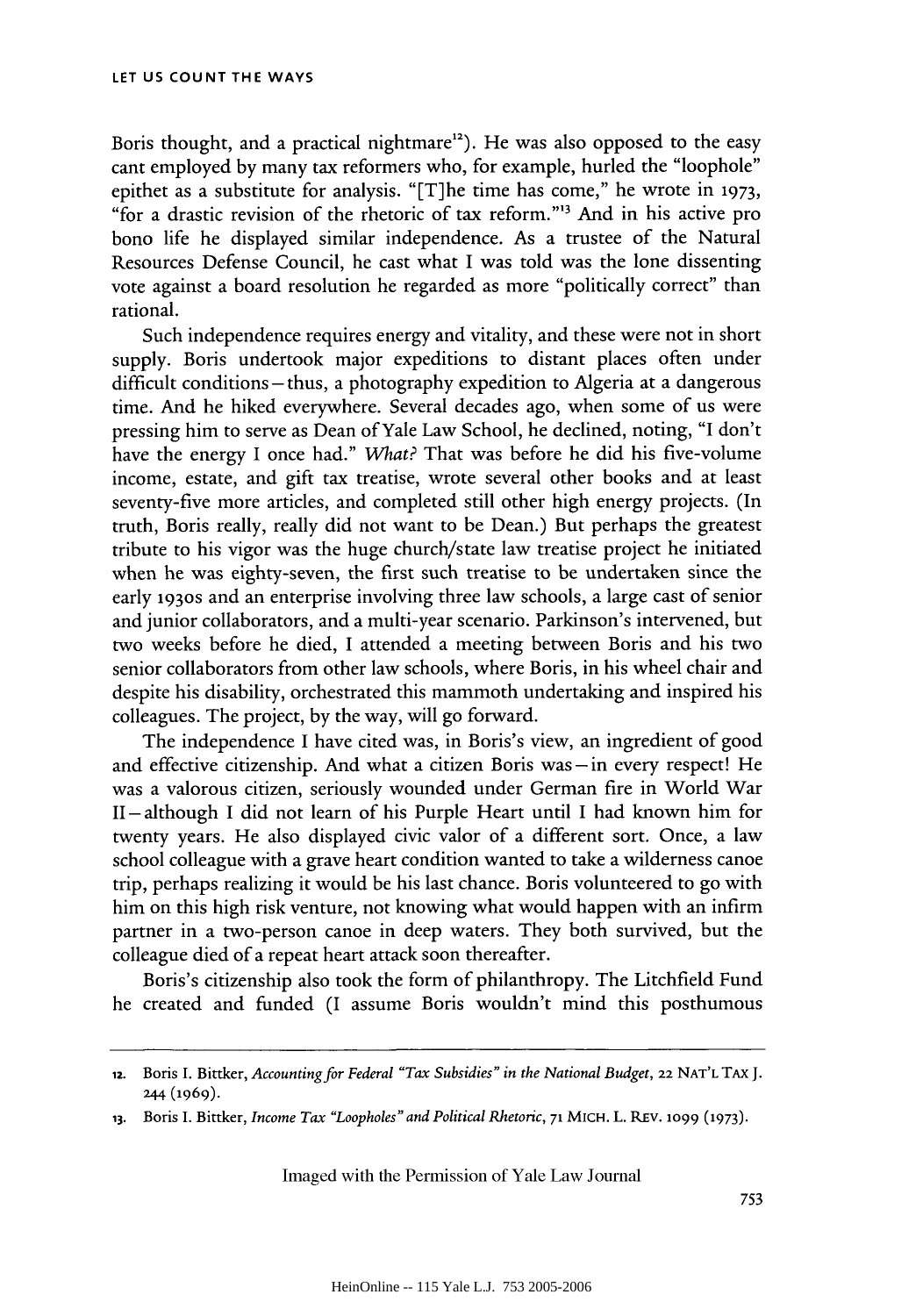"outing") reflected charitable instincts that were imaginative and eclectic – and timely, such as the gift to Katrina relief he authorized the day before he died. Even more important, there was philanthropy ("love of mankind") writ large. Boris was an unstinting and selfless source of help to colleagues and friends and to total strangers-and, of course to the members of his family and other dear ones. He provided emotional support in hard times; career advice, professional counsel, and academic guidance in all seasons; and-shouldering the heaviest duty of all **-he** read, critiqued, and even edited draft manuscripts. I must say that I was the beneficiary of all of these forms of philanthropy, all of it offered with thoughtfulness, humility, and more than a dash of wit-all of it, in both senses of the word, *priceless.*

I am very far from alone in wishing that we had another ten or twenty years of this good and great man. But what we had was simply marvelous.

*John G. Simon is Augustus E. Lines Professor Emeritus of Law and Professorial Lecturer in Law, Yale Law School. These remarks were prepared for a memorial service on December* **11,** 2oo5, *at the Yale Law School.*